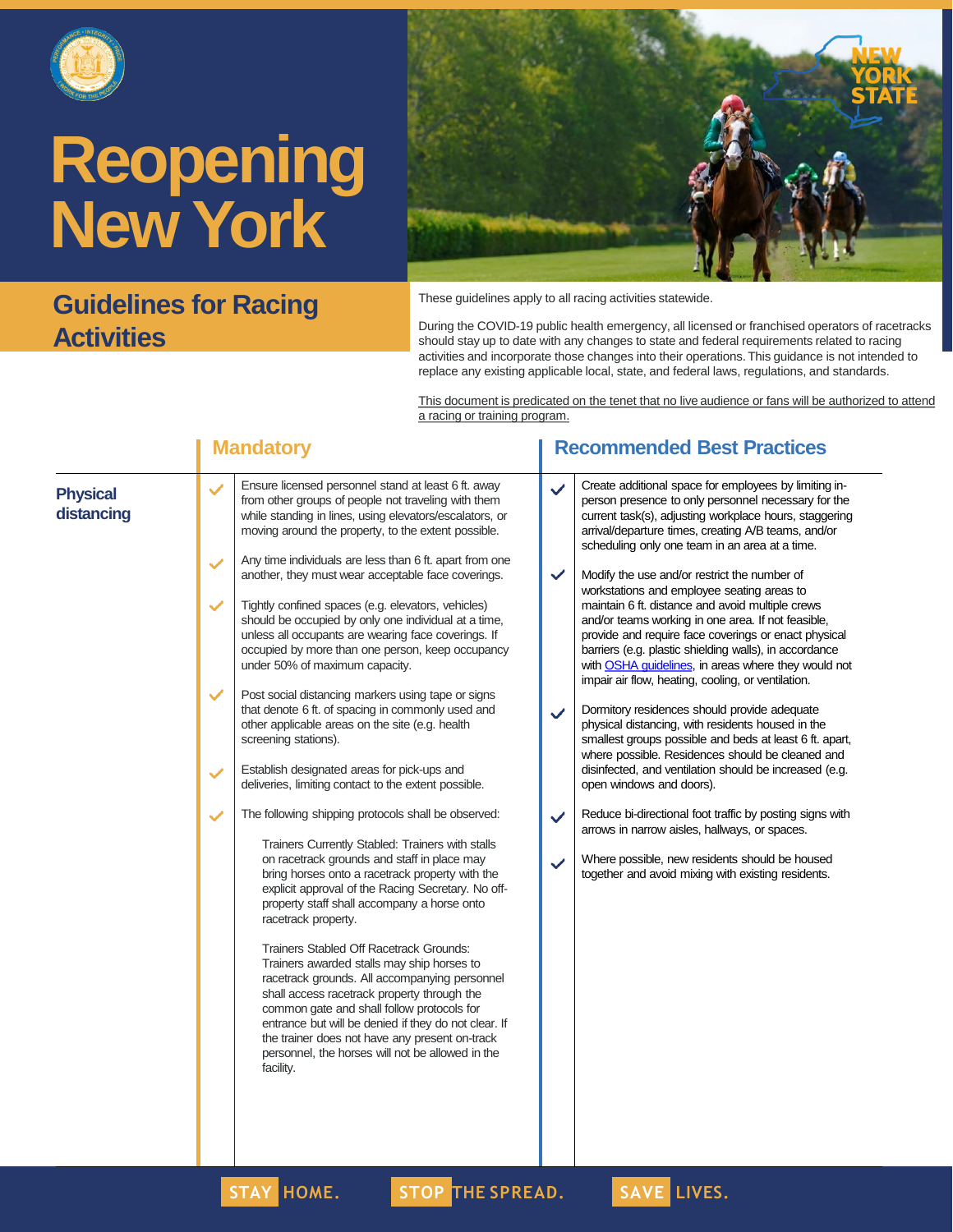

### **Guidelines for Racing Activities**



These guidelines apply to all racing activities statewide.

During the COVID-19 public health emergency, all licensed or franchised operators of racetracks should stay up to date with any changes to state and federal requirements related to racing activities and incorporate those changes into their operations. This guidance is not intendedto replace any existing applicable local, state, and federal laws, regulations, and standards.

This document is predicated on the tenet that no live audience or fans will be authorized to attend a racing or training program.

|                                                        |              | <b>Mandatory</b>                                                                                                                                                                                                                                                                                                                 |              | <b>Recommended Best Practices</b>                             |  |  |
|--------------------------------------------------------|--------------|----------------------------------------------------------------------------------------------------------------------------------------------------------------------------------------------------------------------------------------------------------------------------------------------------------------------------------|--------------|---------------------------------------------------------------|--|--|
| <b>Physical</b><br>distancing<br>(cont'd)              | $\checkmark$ | Trainers Shipping in to Run and Depart: Trainers<br>who are not stabling on racetrack property may<br>ship (a) horse(s) to race, however their horse(s)<br>and licensed personnel must be held at a<br>quarantine barn, until the personnel are tested<br>for COVID-19.<br>If not possible to use separate sleeping quarters and |              |                                                               |  |  |
|                                                        |              | bathroom facilities for those under quarantine, the<br>Gaming Commission and local department of health<br>must be notified                                                                                                                                                                                                      |              |                                                               |  |  |
|                                                        | $\checkmark$ | Any backstretch kitchens and food trucks are<br>allowed to operate for takeout and delivery only, and<br>people are not allowed to congregate; seating in<br>kitchens shall not be permitted.                                                                                                                                    |              |                                                               |  |  |
| <b>Access to</b><br><b>Racetrack</b><br><b>Grounds</b> | $\checkmark$ | Establish and maintain a listing of all personnel<br>necessary to access the racetrack grounds. Access<br>to racetrack grounds shall be limited to those on the<br>list.                                                                                                                                                         | $\checkmark$ | Limit access to racetrack grounds to a single point of entry. |  |  |
|                                                        | $\checkmark$ | Decline entry to all individuals except those<br>individuals who present valid State racing license<br>and racetrack credentials and have been identified<br>as essential personnel.                                                                                                                                             |              |                                                               |  |  |
|                                                        | $\checkmark$ | Grandstand and race-viewing is limited to only the<br>employees necessary to ensure the integrity of the<br>race. Owners, trainers, or spectators shall not be<br>permitted to view from the grandstand.                                                                                                                         |              |                                                               |  |  |
|                                                        | $\checkmark$ | Compile a daily master list from horsemen,<br>operations, regulatory staff, and facilities, which<br>contains licensees reasonably expected to be<br>required to report to work on a given day.                                                                                                                                  |              |                                                               |  |  |
|                                                        |              |                                                                                                                                                                                                                                                                                                                                  |              |                                                               |  |  |

**STAY HOME. STOP THE SPREAD. SAVE LIVES.**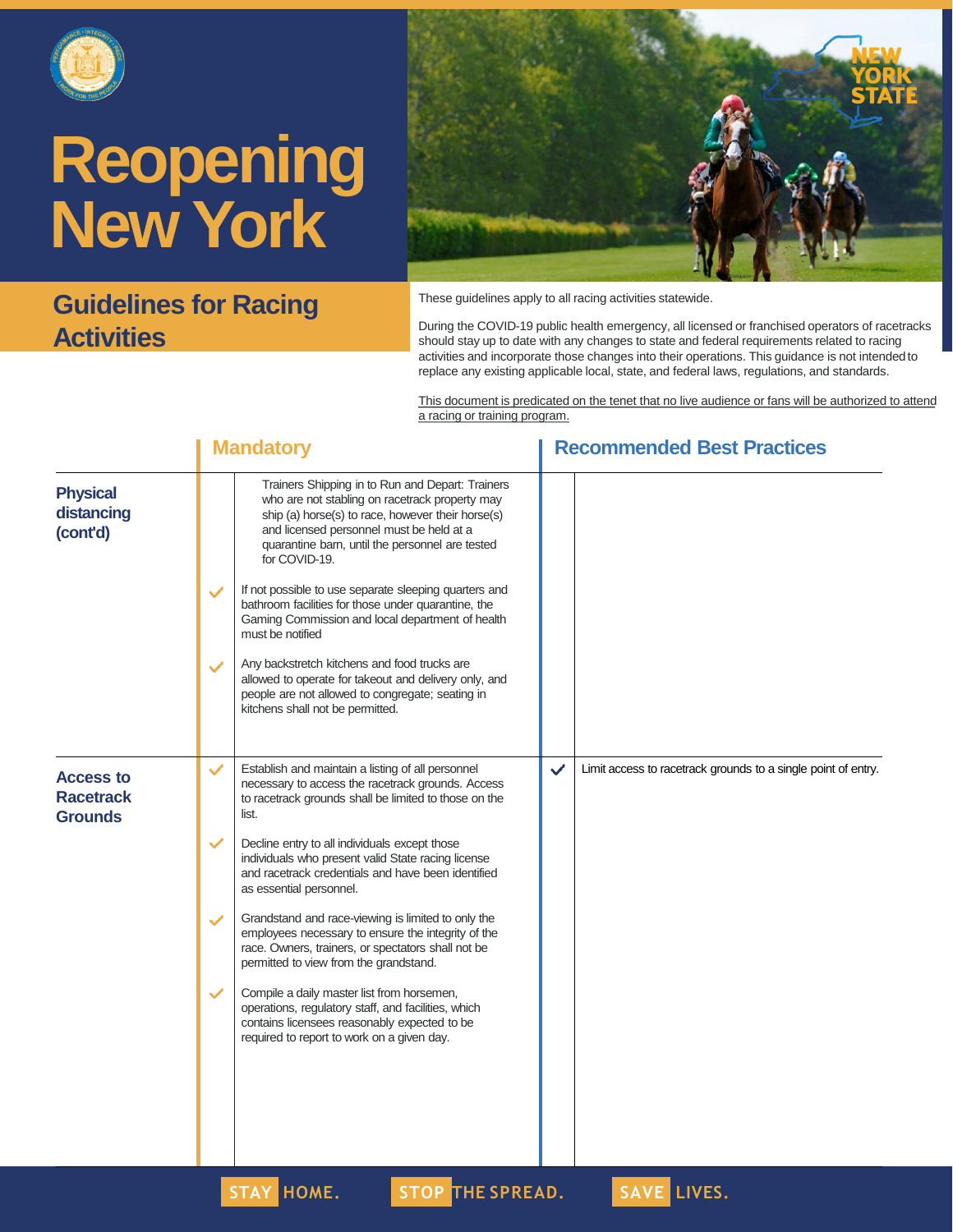

### **Guidelines for Racing Activities**



These guidelines apply to all racing activities statewide.

During the COVID-19 public health emergency, all licensed or franchised operators of racetracks should stay up to date with any changes to state and federal requirements related to racing activities and incorporate those changes into their operations. This guidance is not intendedto replace any existing applicable local, state, and federal laws, regulations, and standards.

This document is predicated on the tenet that no live audience or fans will be authorized to attend a racing or training program.

|                                       | <b>Mandatory</b>                                                                                                                                                                                                                                                                                                                                                                                                                                                                                                                                                                                                                                                                                                                                                                                                                                                                                                                                  | <b>Recommended Best Practices</b>                                                                                                                                                                                                                                                   |  |
|---------------------------------------|---------------------------------------------------------------------------------------------------------------------------------------------------------------------------------------------------------------------------------------------------------------------------------------------------------------------------------------------------------------------------------------------------------------------------------------------------------------------------------------------------------------------------------------------------------------------------------------------------------------------------------------------------------------------------------------------------------------------------------------------------------------------------------------------------------------------------------------------------------------------------------------------------------------------------------------------------|-------------------------------------------------------------------------------------------------------------------------------------------------------------------------------------------------------------------------------------------------------------------------------------|--|
| <b>Protective</b><br><b>Equipment</b> | Provide personnel with an acceptable face covering<br>$\checkmark$<br>at no-cost to personnel and have an adequate<br>supply of coverings in case of replacement.<br>Acceptable face coverings include but are not limited<br>$\checkmark$<br>to cloth (e.g. homemade sewn, quick cut, bandana)<br>and surgical masks, unless the nature of the work<br>requires stricter PPE (e.g. N95 respirator, face<br>shield).<br>Face coverings must be cleaned or replaced after<br>$\checkmark$<br>use or when damaged or soiled, may not be shared,<br>and should be properly stored or discarded.<br>Limit the sharing of objects (e.g. buckets, hoses) and<br>$\checkmark$<br>discourage touching of shared surfaces; or, when in<br>contact with shared objects or frequently touched<br>areas, wear gloves (trade-appropriate or medical);<br>or, sanitize or wash hands before and after contact.                                                  |                                                                                                                                                                                                                                                                                     |  |
| <b>Hygiene and</b><br><b>Cleaning</b> | Adhere to hygiene and sanitation requirements from<br>$\checkmark$<br>the Centers for Disease Control and Prevention<br>(CDC) and Department of Health (DOH) and<br>maintain cleaning logs on site that document date,<br>time, and scope of cleaning.<br>At each barn or facility, provide and maintain hand<br>$\checkmark$<br>hygiene stations for personnel, including<br>handwashing with soap, water, and paper towels, as<br>well as an alcohol-based hand sanitizer containing<br>60% or more alcohol for areas where handwashing<br>is not feasible. Provide no-touch disposal receptacles<br>to mitigate risk.<br>$\checkmark$<br>Instruct licensed personnel to wash their hands, or<br>use sanitizer when a sink is not available, every hour<br>for 20 seconds and after: using the restroom, signing<br>in, sneezing, touching their face, blowing their nose,<br>cleaning, smoking, eating, drinking, and before/after<br>a shift. | Wherever possible, increase ventilation of outdoor air (e.g.<br>$\checkmark$<br>opening windows and doors) while maintaining safety<br>precautions.<br>$\checkmark$<br>Whenever possible, place touchless hand sanitizer<br>dispensers at key employee entrances and contact areas. |  |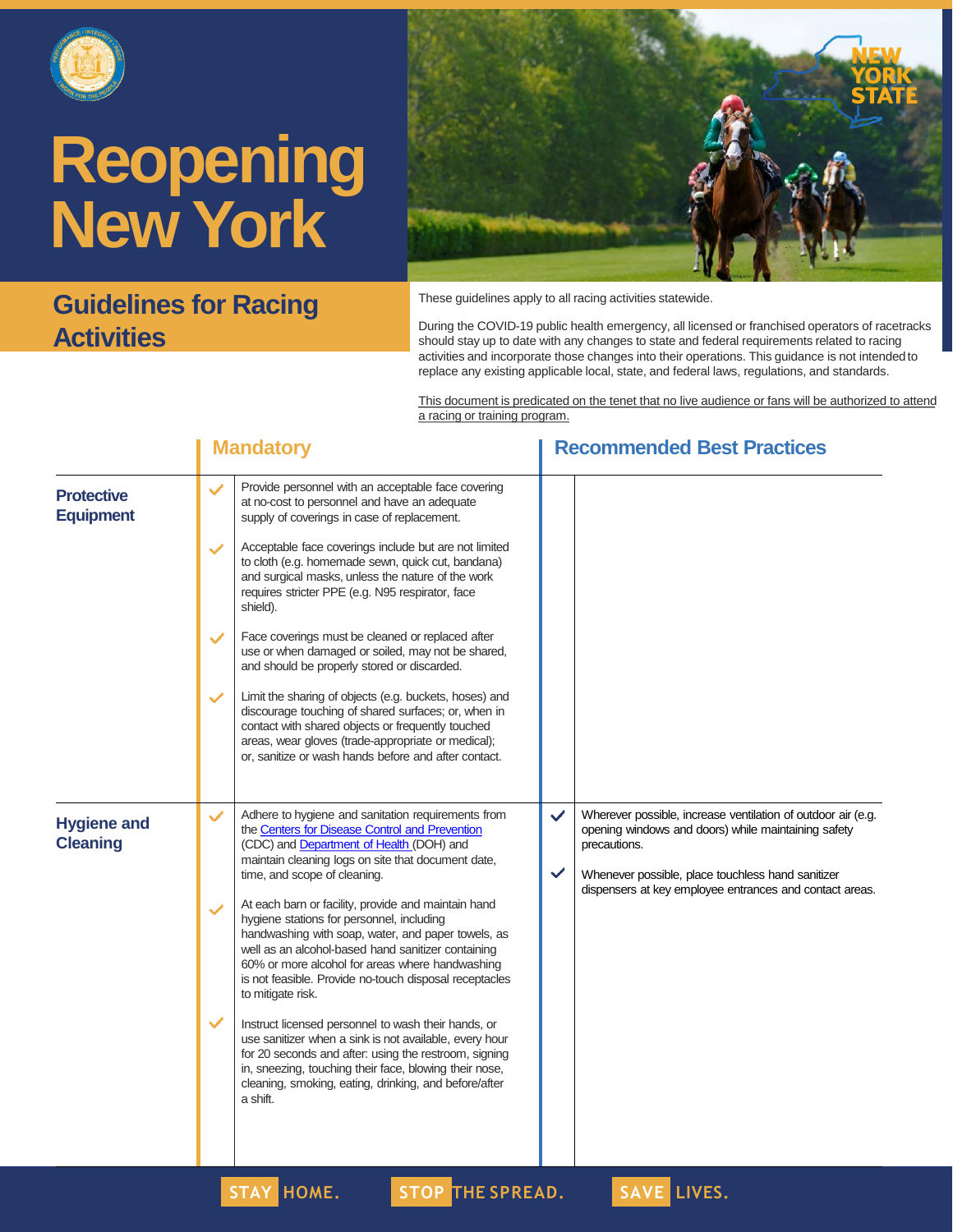

### **Guidelines for Racing Activities**



These guidelines apply to all racing activities statewide.

During the COVID-19 public health emergency, all licensed or franchised operators of racetracks should stay up to date with any changes to state and federal requirements related to racing activities and incorporate those changes into their operations. This guidance is not intendedto replace any existing applicable local, state, and federal laws, regulations, and standards.

This document is predicated on the tenet that no live audience or fans will be authorized to attend a racing or training program.

|                                            |              | <b>Mandatory</b>                                                                                                                                                                                                                                                                                                                                                                                                                    |              | <b>Recommended Best Practices</b>                                                                                                                                            |
|--------------------------------------------|--------------|-------------------------------------------------------------------------------------------------------------------------------------------------------------------------------------------------------------------------------------------------------------------------------------------------------------------------------------------------------------------------------------------------------------------------------------|--------------|------------------------------------------------------------------------------------------------------------------------------------------------------------------------------|
| <b>Hygiene</b><br>and Cleaning<br>(cont'd) | $\checkmark$ | Provide and encourage employees to use<br>cleaning/disinfecting supplies before and after use of<br>shared and frequently touched surfaces, followed by<br>hand hygiene.                                                                                                                                                                                                                                                            |              |                                                                                                                                                                              |
|                                            | ✓            | Conduct regular cleaning and disinfection of the site<br>at least after every shift, daily, or more frequently as<br>needed. Limit sharing of objects (e.g. buckets and<br>hoses) and the touching of shared surfaces (e.g.<br>railings and fences); or, when in contact with shared<br>objects or frequently touched areas, wear gloves<br>(trade-appropriate or medical); or, sanitize or wash<br>hands before and after contact. |              |                                                                                                                                                                              |
|                                            | $\checkmark$ | Cleaning and disinfecting of the site, shared<br>surfaces, and other areas, as well as equipment and<br>tools, should be performed using Department of<br>Environmental Conservation (DEC) products<br>identified by the Environmental Protection Agency<br>(EPA) as effective against COVID-19.                                                                                                                                    |              |                                                                                                                                                                              |
|                                            | ✓            | If cleaning or disinfection products or the act of<br>cleaning and disinfecting causes safety hazards or<br>degrades the material or machinery, personnel<br>should have access to a hand hygiene station<br>between use and/or be supplied with disposable<br>gloves.                                                                                                                                                              |              |                                                                                                                                                                              |
|                                            | $\checkmark$ | Prohibit shared food and beverages (e.g. buffet-style<br>meals).                                                                                                                                                                                                                                                                                                                                                                    |              |                                                                                                                                                                              |
| <b>Communication</b>                       | ✓            | Affirm you have reviewed and understand the state-<br>issued industry guidelines, and that you will<br>implement them.                                                                                                                                                                                                                                                                                                              | $\checkmark$ | Seek certifications from vendors accessing racetrack<br>grounds regarding their understanding and affirmation to<br>comply with protocols and requirements contained within. |
|                                            | ✓            | Post signage throughout the site to remind personnel<br>to adhere to proper hygiene, social distancing rules,<br>appropriate use of PPE, and cleaning and<br>disinfecting protocols. All signs shall be in English<br>and Spanish.                                                                                                                                                                                                  |              |                                                                                                                                                                              |
|                                            |              |                                                                                                                                                                                                                                                                                                                                                                                                                                     |              |                                                                                                                                                                              |

**STAY HOME. STOP THE SPREAD. SAVE LIVES.**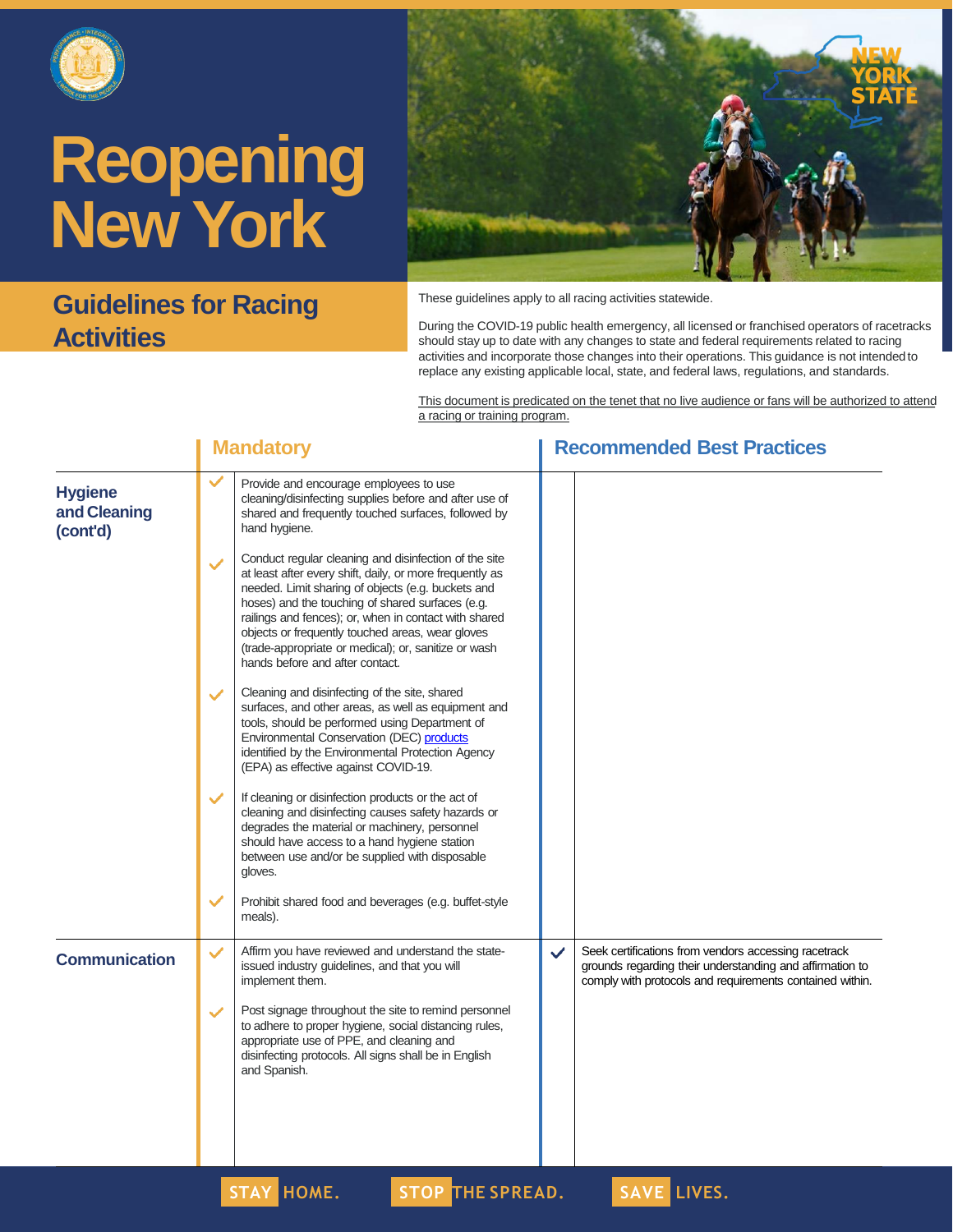

### **Guidelines for Racing Activities**



These guidelines apply to all racing activities statewide.

During the COVID-19 public health emergency, all licensed or franchised operators of racetracks should stay up to date with any changes to state and federal requirements related to racing activities and incorporate those changes into their operations. This guidance is not intendedto replace any existing applicable local, state, and federal laws, regulations, and standards.

This document is predicated on the tenet that no live audience or fans will be authorized to attend a racing or training program.

|                                  | <b>Mandatory</b>                                                                                                                                                                                                                                                                                                                                                                                                                                                                                                                                                                                                                                                                                                                                                                                                                                                                                                                                                                                                                                                                                                                                                                                                                                                                                                                                                                                                                                         | <b>Recommended Best Practices</b>                                                                                                                                                                                                                                                                                                                                                                                                 |
|----------------------------------|----------------------------------------------------------------------------------------------------------------------------------------------------------------------------------------------------------------------------------------------------------------------------------------------------------------------------------------------------------------------------------------------------------------------------------------------------------------------------------------------------------------------------------------------------------------------------------------------------------------------------------------------------------------------------------------------------------------------------------------------------------------------------------------------------------------------------------------------------------------------------------------------------------------------------------------------------------------------------------------------------------------------------------------------------------------------------------------------------------------------------------------------------------------------------------------------------------------------------------------------------------------------------------------------------------------------------------------------------------------------------------------------------------------------------------------------------------|-----------------------------------------------------------------------------------------------------------------------------------------------------------------------------------------------------------------------------------------------------------------------------------------------------------------------------------------------------------------------------------------------------------------------------------|
| <b>Communication</b><br>(cont'd) | If a worker tests positive for COVID-19, employer<br>$\checkmark$<br>must immediately notify state and local health<br>departments and cooperate with contact tracing<br>efforts, including notification of potential contacts,<br>such as workers or visitors who had close contact<br>with the individual, while maintaining confidentiality<br>required by state and federal law and regulations.<br>Maintain a complete and updated list of backstretch<br>$\checkmark$<br>residents, updated daily and maintained by the<br>COVID-19 Manager.<br>✓<br>Conspicuously post completed safety plans on site.                                                                                                                                                                                                                                                                                                                                                                                                                                                                                                                                                                                                                                                                                                                                                                                                                                            |                                                                                                                                                                                                                                                                                                                                                                                                                                   |
| <b>Screening</b>                 | Due to the congregate nature of housing at<br>✓<br>racetracks, all residents shall be tested for COVID-<br>19, and any positive test shall be reported to both the<br>State and local DOH.<br>Screening shall also include temperature testing.<br>$\checkmark$<br>Anyone displaying a temperature over 100.0°F shall<br>be taken to a private area for a secondary temporal<br>temperature screening, and if confirmed, shall not be<br>allowed entry to the property and will be directed<br>toward appropriate medical care.<br>Any new residents of the backstretch community<br>$\checkmark$<br>shall undergo serologic (antibody) testing and<br>molecular testing. If antibodies are not present,<br>residents shall be temperature tested daily for 2<br>weeks, screened for other symptoms, and<br>segregated from the general population.<br>Employees who are sick should stay home or return<br>✓<br>home, if they become ill at work.<br>Implement mandatory health screening assessment<br>✓<br>(e.g. questionnaire, temperature check) each day for<br>each individual living in dormitories and/or seeking<br>access to the racetrack grounds. (1) COVID-19<br>symptoms in past 14 days, (2) positive COVID-19<br>test in past 14 days, and/or (3) close or proximate<br>contact with confirmed or suspected COVID-19 case<br>in past 14 days. Assessment responses must be<br>reviewed every day and such review must be<br>documented. | Maintain a continuous log of every person, including<br>$\checkmark$<br>workers and visitors, who may have close contact<br>with other individuals at the racetrack or area;<br>excluding deliveries that are performed with<br>appropriate PPE or through contactless means.<br>Perform screening remotely (e.g. by telephone or<br>$\checkmark$<br>electronic survey), before reporting to the site, to the<br>extent possible. |
|                                  | <b>STAY HOME.</b><br>STOP THE SPREAD.                                                                                                                                                                                                                                                                                                                                                                                                                                                                                                                                                                                                                                                                                                                                                                                                                                                                                                                                                                                                                                                                                                                                                                                                                                                                                                                                                                                                                    | SAVE LIVES.                                                                                                                                                                                                                                                                                                                                                                                                                       |